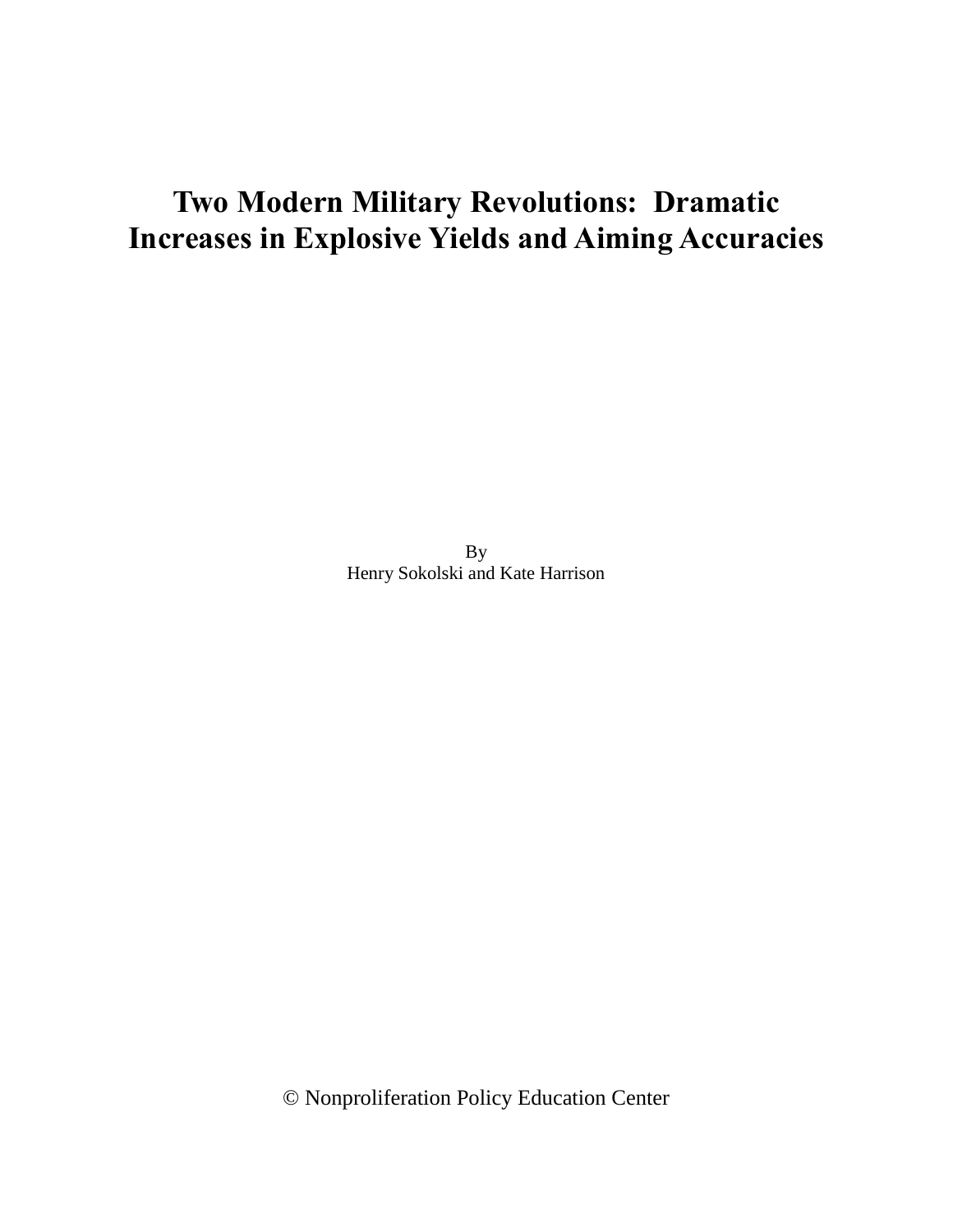# **Two Modern Military Revolutions: Dramatic Increases in Explosive Yields and Aiming Accuracies**

There have been two military revolutions since the beginning of the atomic age: dramatic increases in explosive yields and aiming accuracies of bombs and warheads.

## **Measuring Explosive Yields**

The amount of energy released by a weapon when detonated is referred to as its yield. The yield of nuclear weapons is expressed in terms of the equivalent mass of TNT necessary to achieve the same energy discharge. Because the yields of nuclear weapons are so large, they are given as either kilotons (1 kt = 1,000 tons of TNT) or megatons (1 mt = 1 million tons of TNT).

#### **Conversions:**

1 metric ton  $= 1,000$  kg  $1 \text{ kt} = 1,000 \text{ tons}$  $1 \text{ mt} = 1,000 \text{ kt}$ 1 mt = 1,000,000 tons

The explosive yield of weapons has increased by several orders of magnitude over the past seven decades.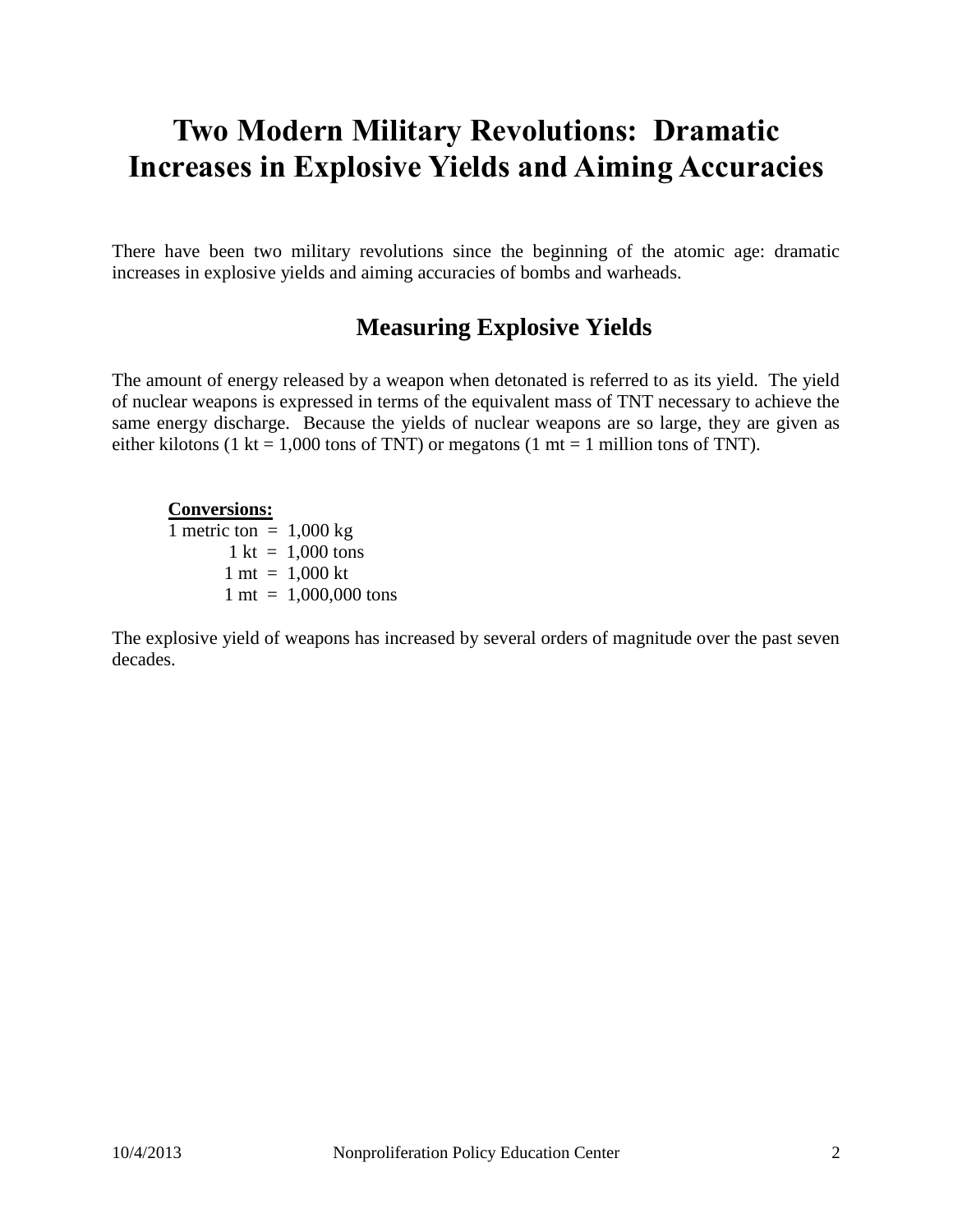

| <b>Weapon Description/Name</b>                        | Yield (kt) | Year |
|-------------------------------------------------------|------------|------|
| WWII high explosive (H.E.) 500-lb bomb                | 0.000227   | 1941 |
| Largest WWII H.E. bomb (Grand Slam)                   | 0.01       | 1944 |
| Hiroshima pure fission bomb (Little Boy)              | 16         | 1945 |
| First U.S. boosted-fission device (Item Shot)         | 45.5       | 1951 |
| Largest U.S. fission bomb (Ivy King)                  | 500        | 1952 |
| First U.S. thermonuclear weapons test (Ivy Mike)      | 10,400     | 1952 |
| First U.S. dry-fuel thermonuclear bomb (Castle Bravo) | 15,000     | 1954 |
| Largest Soviet thermonuclear bomb (Tsar Bomba)        | 50,000     | 1961 |

- The yield for "Tsar Bomba" was 220,000,000 times greater than the yield of a 500-lb gravity bomb.
- The yield for "Ivy" Mike" was 45,760,000 times greater than the yield of a 500-lb gravity bomb.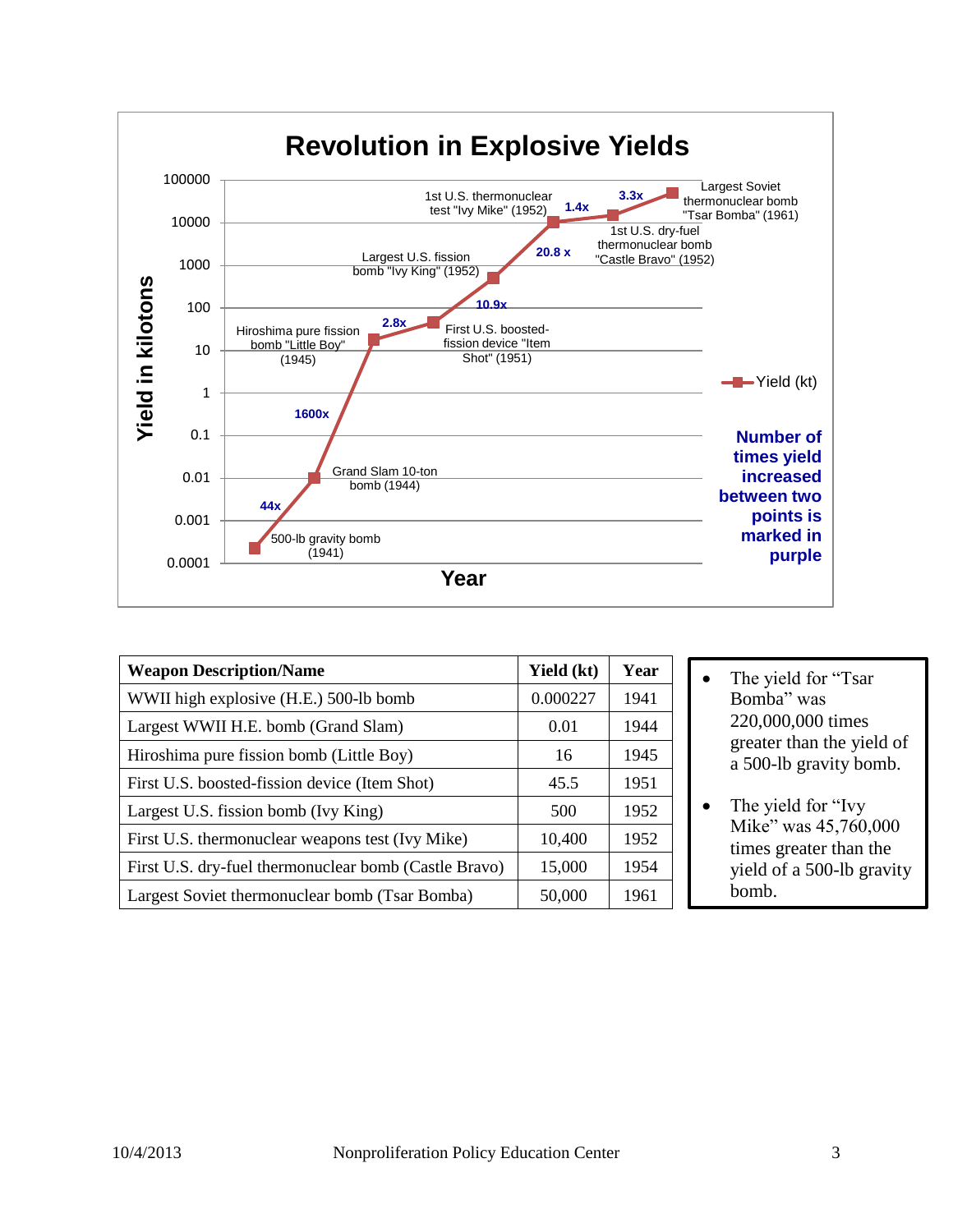## **Lethal Area (LA)**

 $LA = area$  destroyed by a weapon  $LA = y^{2/3}$  x constant

This area is related to the explosive energy, or yield (y), of the weapon. The larger the yield, the larger its lethal area. However, this relation between yield and lethal area is not so simple. A bomb's energy explodes spherically and much of its energy is dissipated *away* from the surface plane of the target. Therefore, even in the most efficient air burst, less than half of the bomb's energy is focused on the target's surface plane.



In the case of a ground burst (wherein the weapon is exploded on or very near the surface plane of the target) even less area of the target's surface plane is affected since most of the energy that does affect this plane penetrates the ground or "digs out" the target.



Doubling the yield of a weapon **does not** double the LA. Instead of being arithmetically related to the yield, LA is directly proportional to the  $\frac{2}{3}$  power of the yield.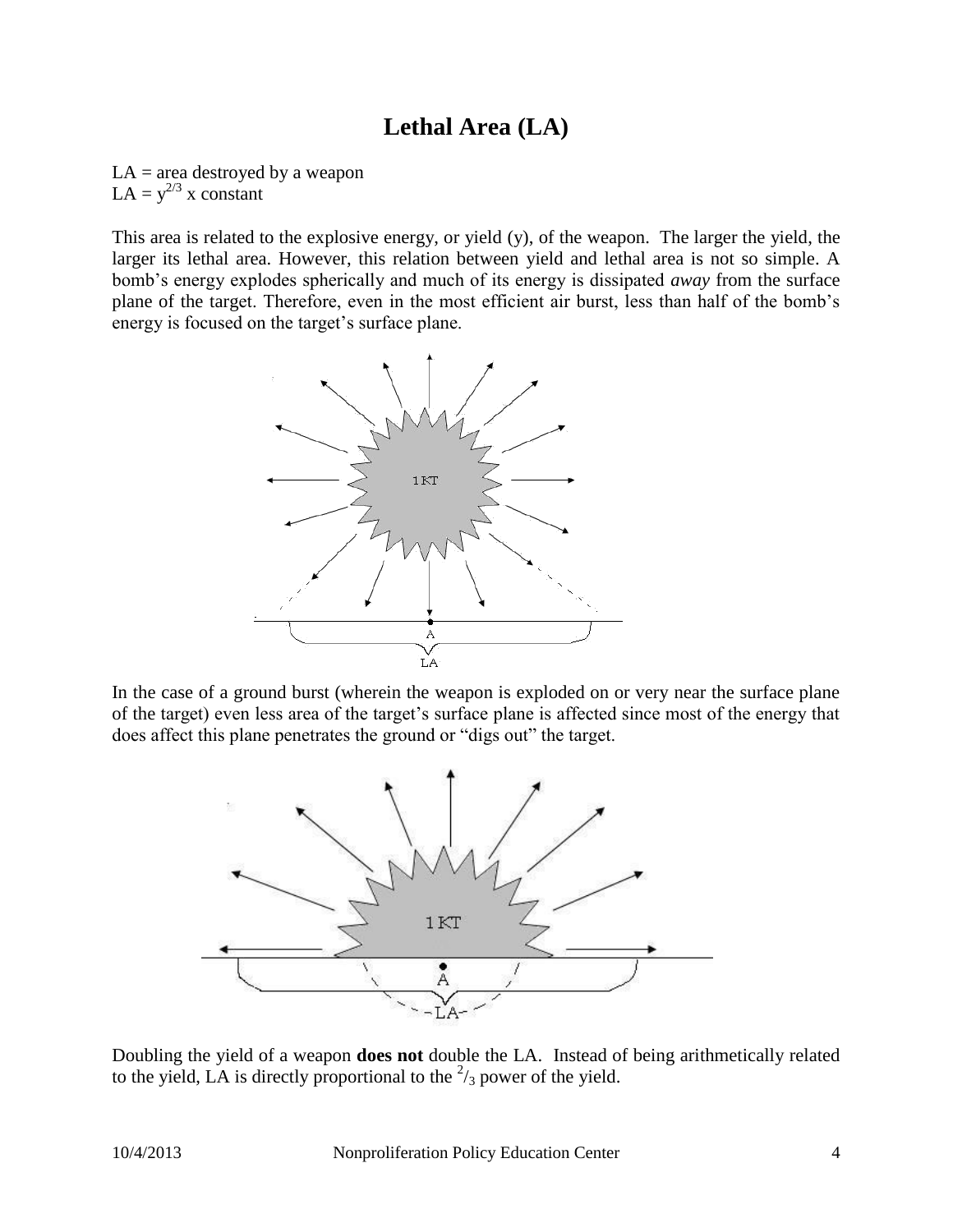Example

If you increase the yield of your weapon 1,000 times, it would increase the LA only 100 times.

Yield<sub>1</sub> = 1 ton Yield<sub>2</sub> = 1,000 tons (1 kiloton or 1 kt)

Both weapons are exploded over the target at the same relative height.

LA of Yield<sub>2</sub> =  $(1,000 \text{ tons})^{2/3}$  x constant  $=(\sqrt[3]{1,000 \text{ tons}})^2$  x constant  $=(10)^2$  x constant  $= 100$  x constant

Since Yield<sub>1</sub> = 1 ton, the 1,000-fold increase in Yield<sub>2</sub> only results in a 100-fold increase in the LA, or area destroyed.

#### Example

The British Grand Slam was a 10-ton earthquake bomb. Compare that to a fission bomb with a yield of 10 kt. Even though the yield of the fission bomb is a thousand times larger than that of the Grand Slam, the LA of the fission bomb is **not** a thousand times larger than that of the Grand Slam.

LA of Yield<sub>G</sub> =  $(10 \text{ tons})^{2/3}$  x constant  $=(\sqrt[3]{10 \text{ tons}})^2$  x constant  $\approx$  (2.154 tons)<sup>2</sup> x constant  $\approx$  4.642 tons x constant

LA of Yield<sub>F</sub> =  $(10,000 \text{ tons})^{2/3}$  x constant  $=(\sqrt[3]{10,000 \text{ tons}})^2$  x constant  $\approx$  (21.544 tons)<sup>2</sup> x constant  $\approx$  464.144 tons x constant

LA of Yield<sub>F</sub> = 464.144 tons  $\approx 100$ LA of Yield<sub>G</sub>  $4.642$  tons

LA of the fission bomb is 100 times larger than the Grand Slam's.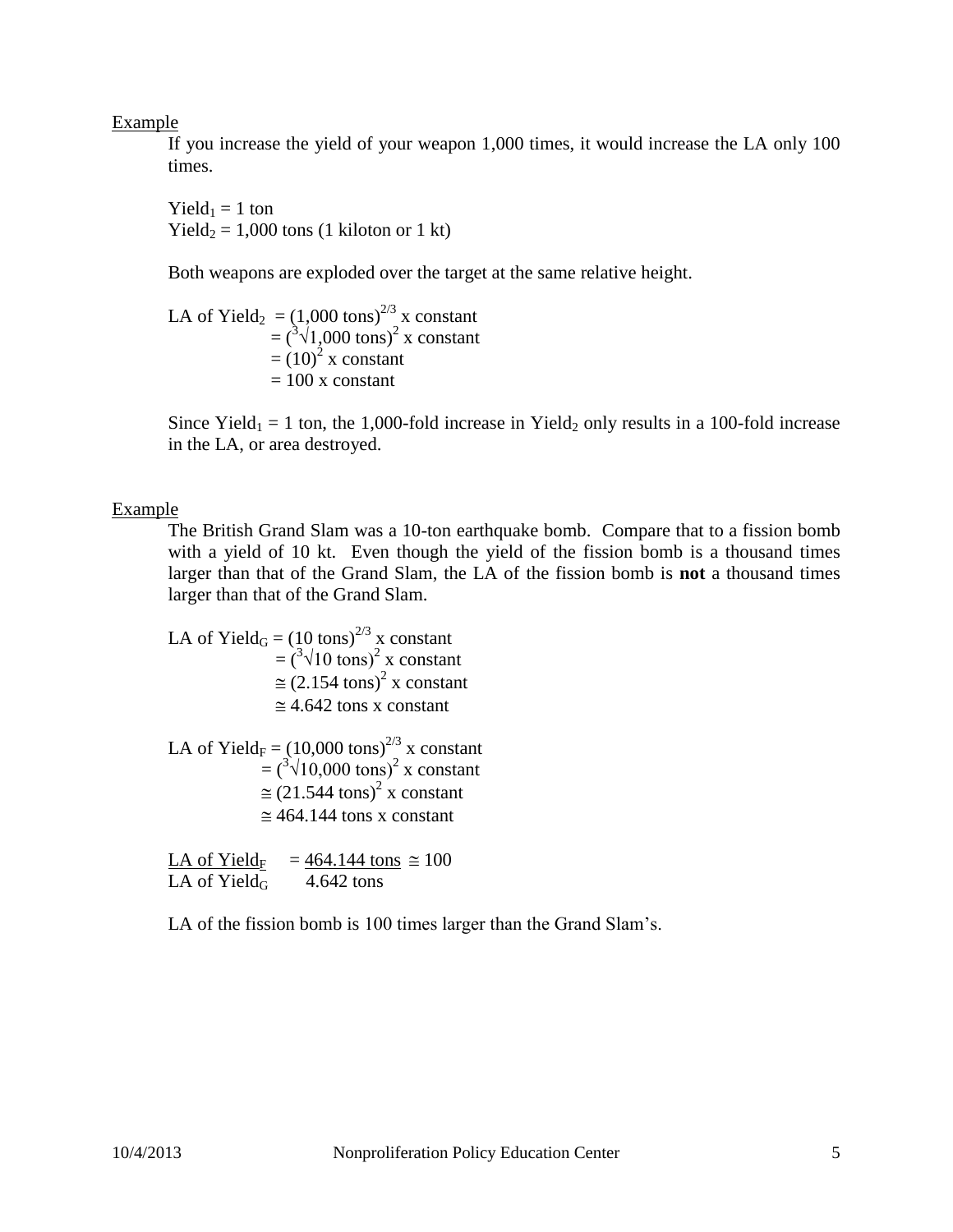## **Equivalent Kilotonage (EKT)**

 $EKT =$  the number of one kiloton bombs it would take to destroy an area destroyed by a much larger number of smaller conventional weapons.

From the previous discussion of LA it should be clear that a one kiloton weapon cannot produce as much destruction to the surface plane of a target as 100 10-ton bombs.



Each  $\bullet$  = Two 10-ton bombs

#### Example

EKT of 100 10-ton bombs, or 100 0.01 kt bombs

$$
EKT = Ny^{2/3}
$$

 $EKT = (100)(.01)^{2/3}$ 

 $EKT = (100)(.0464)$ 

 $EKT =$  About 5 one-kiloton nuclear bombs (i.e., it would take approximately 5 one-kiloton bombs to produce the same destructive effect as 100 10-ton bombs.)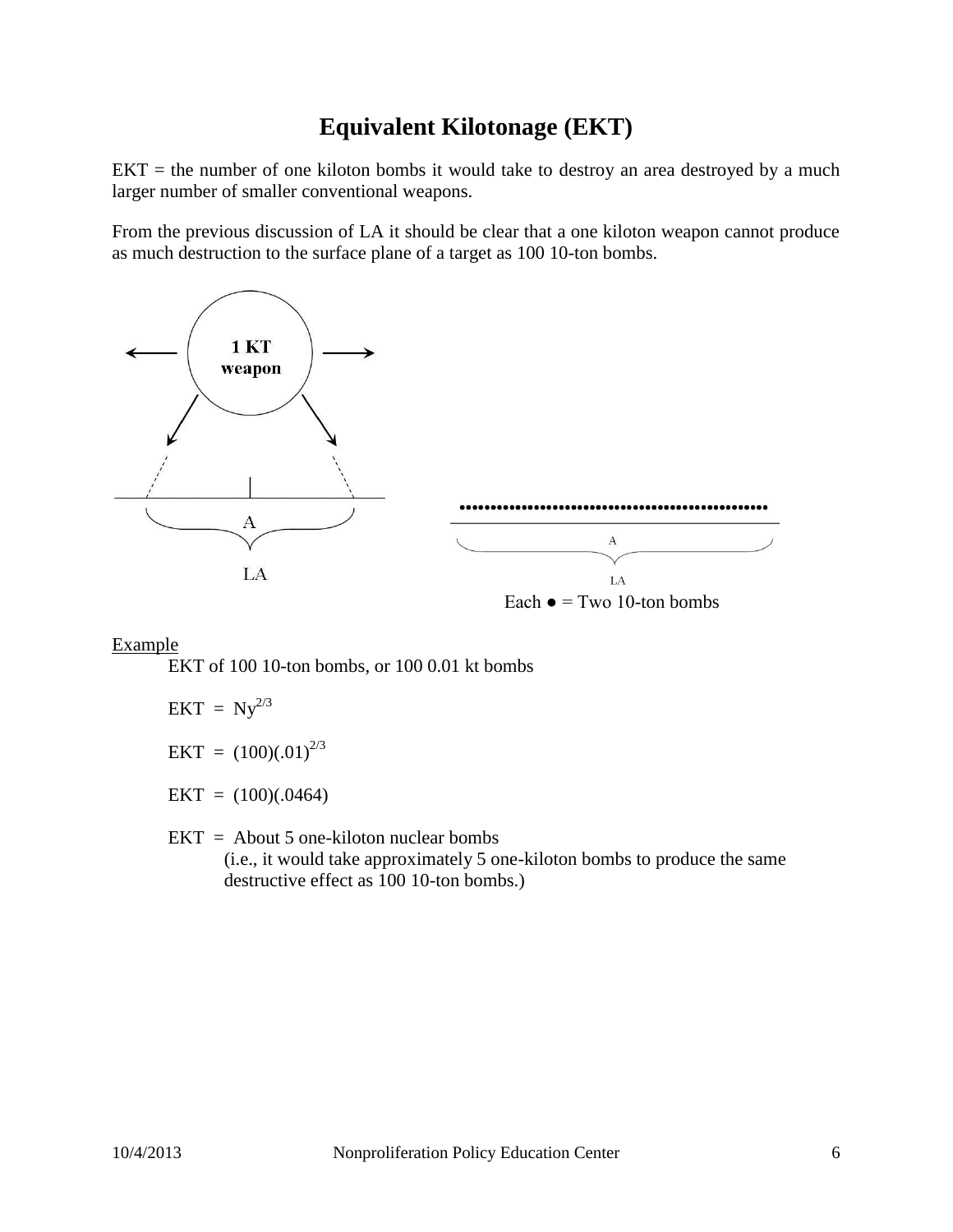## **Aiming Accuracies**

The aiming accuracy of bombs and warheads has improved drastically since World War II began. The aiming accuracies are measured by the median distance from a target that a bomb or warhead will fall. There is an inverse relationship between the median distance and the aiming accuracy of the bomb or warhead: the smaller the median distance, the greater the aiming accuracy.



The accuracy of a bomb is commonly given in terms of the circle of error probable (CEP) – the area around a target in which half of the aimed weapons will hit.

| Year | <b>Median miss distance (ft)</b> |  |
|------|----------------------------------|--|
| 1941 | 26,400                           |  |
| 1945 | 3,608                            |  |
| 1953 | 1,082                            |  |
| 1975 | 426                              |  |
| 1991 | 229                              |  |
| 1999 | 42                               |  |
| 2011 | 3                                |  |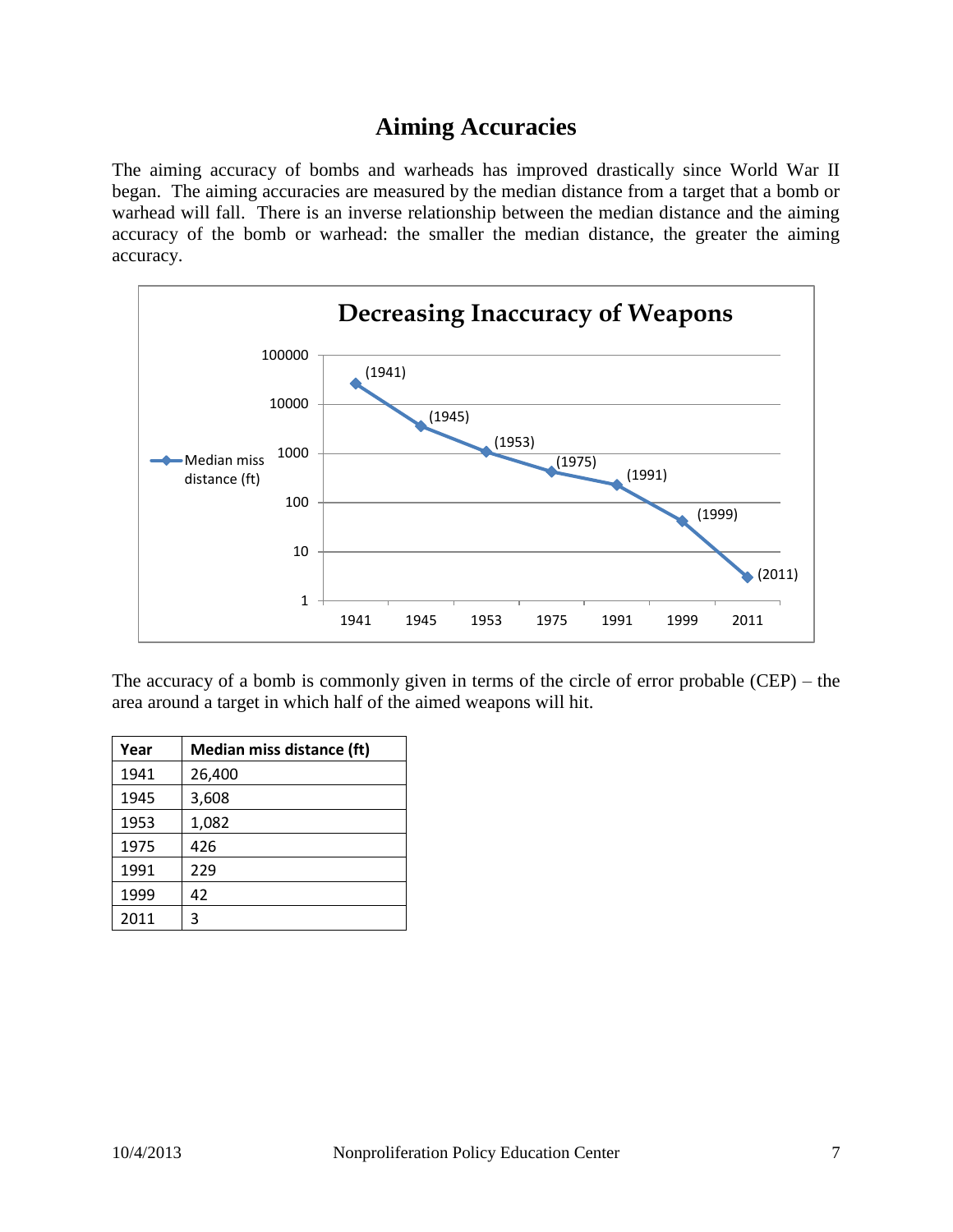### **Circle of Error Probable (CEP)**

 $CEP = area described by a circle with the target at its center within which 50% of the bombs$ dropped or weapons aimed will fall.

 $CEP = \pi r^2$ 



Example

The Butt Report filed in August of 1941 claimed that only about  $\frac{2}{5}$  or approximately  $\frac{1}{2}$  of the aircraft flown in moonlit missions that claimed to have found the target in July came within 5 miles of it.

Therefore, if the target  $= A$  and only  $\frac{1}{2}$  of payloads fall within 5 miles of the target, then the radius of the circle with the target A at its center within which ½ of aimed weapons fall is 5 miles. More simply,  $r = 5$  miles.

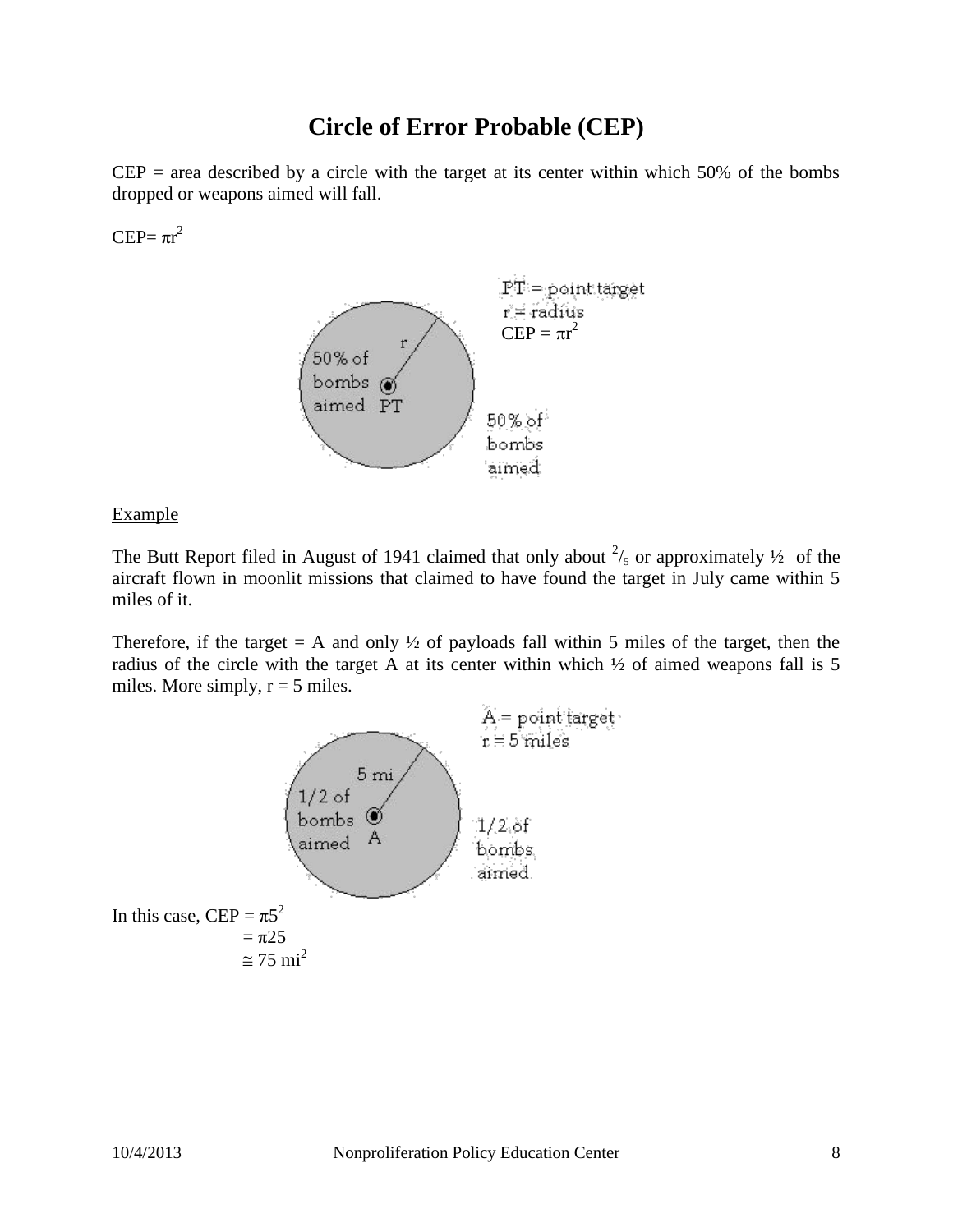### **Number of Weapons Necessary to Destroy a Target (N)**

$$
N = \frac{CEP}{LA} = \frac{\pi r^2}{y^{2/3}} = \frac{r^2}{(\sqrt[3]{y})^2} x constant
$$

If LA=1 square mile and your CEP=1 square mile,  $N=1$  weapon\*

While N is inversely proportional to the  $\frac{2}{3}$  power, it is directly proportional to the square of r (r2 ). Thus, reductions in inaccuracies of CEP are *much more* important to reducing the numbers of weapons necessary to destroy a target than increasing the yield.

\* *It is assumed that the weapon will be 100% reliable in hitting its target.*

#### Example

If the yield of your weapon is kept constant at 1,000 kg but you reduce your inaccuracy 10-fold from 1,000 yards  $(r_1)$  to 100 yards  $(r_2)$ , the number of weapons necessary to destroy the target is reduced not 10 but *100-fold*.

| N = $\frac{r^2}{(\sqrt[3]{v})^2}$ x constant                              |                                                            |
|---------------------------------------------------------------------------|------------------------------------------------------------|
| $r_1 = 1000$ yards                                                        | $r_2 = 100$ yards                                          |
| $N_1 = \frac{(1000 \text{ yd})^2}{(1000 \text{ kg})^{2/3}}$               | $N_2 = \frac{(100 \text{ yd})^2}{(1000 \text{ kg})^{2/3}}$ |
| $N_1 = \frac{1,000,000}{({}^3 \sqrt{1000})^2}$                            | $N_2 = \frac{10,000}{({}^3 \sqrt{1000})^2}$                |
| $N_1 = \frac{1,000,000}{(10)^2}$                                          | $N_2 = \frac{10,000}{(10)^2}$                              |
| $N_1 = 10,000$                                                            | $N_2 = 100$                                                |
| $N_1 = 10,000 = 100$ -fold difference in the number of weapons necessary. |                                                            |

 $N_2$  100